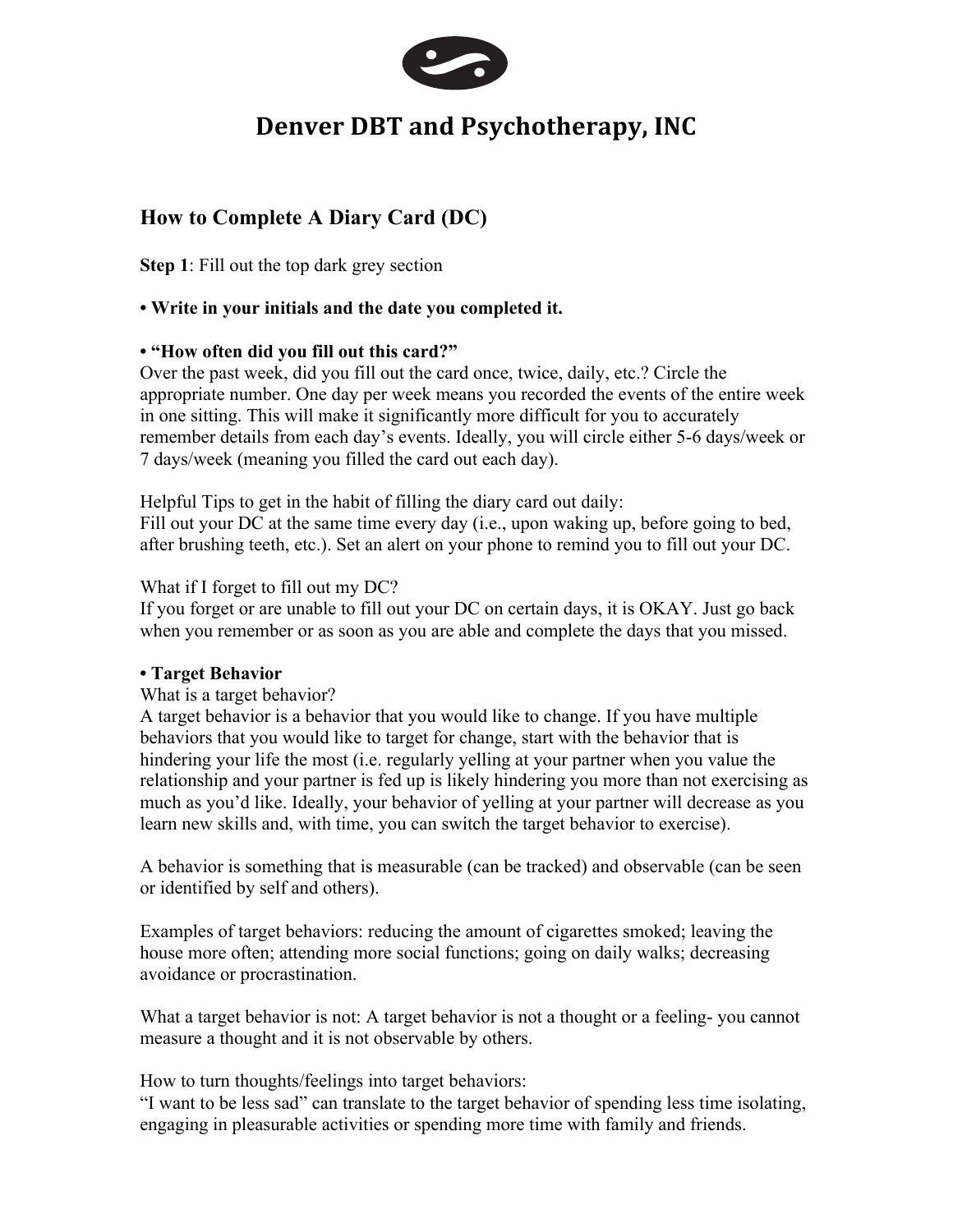"I want to ruminate less" becomes target behavior by (each day) writing down one thing you're ruminating (overthinking/spinning) about and turning the rumination into facts or engaging in a productive activity (when you notice yourself ruminating).

## **Step 2:**

• **"Urges" and "Actions"** How strong was your urge to use (or avoid) your target behavior? Rate the intensity with which you experienced urges to engage in your target behavior on a scale from 0 (no urges at all) to 5 (the strongest, most intense urges possible).

Did you give in to your urge (action)? If so, how intense was the action?

Example: My urge to smoke a cigarette was a 5 and I only smoked 2 cigarettes (when I usually would have smoked an entire pack). Urge=5 Action=1 **A DBT victory is a high urge and a low action.**

## **• Medication/Meditation (Med.)**

If you are not taking medication, you will only measure meditation. Please write down how many minutes you meditate each day.

Here are some meditation tools designed to help you cultivate a daily practice: Headspace App (Discount code: CALMTEAM), Insight Timer App (free), Calm App, Waking Up App, Ten Percent Happier App.

## If you are taking medication:

Do you ever forget/skip doses of medication? If NO, there is no need to measure medication; instead, simply log your minutes of meditation. If YES, measure both the frequency with which you miss your medication (by giving yourself a check when you remember your meds) and your meditate (put a side slash in each box and give yourself a check when you take your medication and then a number for the amount of minutes you spend meditating).

#### • Rating **Emotions**

Rate your overall daily emotions on a scale of 0-5.

Example: You are experiencing very little anger until you drive home from work and someone cuts you off in traffic. This causes your anger to spike and you scream in your car. By the time you're home, your anger has subsided and you return to baseline. Because your anger level was low or nonexistent most of the day, you would likely rate your overall anger as a 0 or 1. However, there was a moment where you experienced a spike in your anger; thus, a 0 or 1 would not reflect your traffic experience. Mark your spike in a parenthesis like this:

Anger

 $1(4)$ \*

\* The number in the parenthesis represents getting cut off in traffic (or whatever incident spiked your emotion).

## **• "Other"** column

Write down two emotions that you would like to measure (most people choose emotions that they would like to become more aware of, increase or decrease): joy, jealousy, guilt, shame, etc.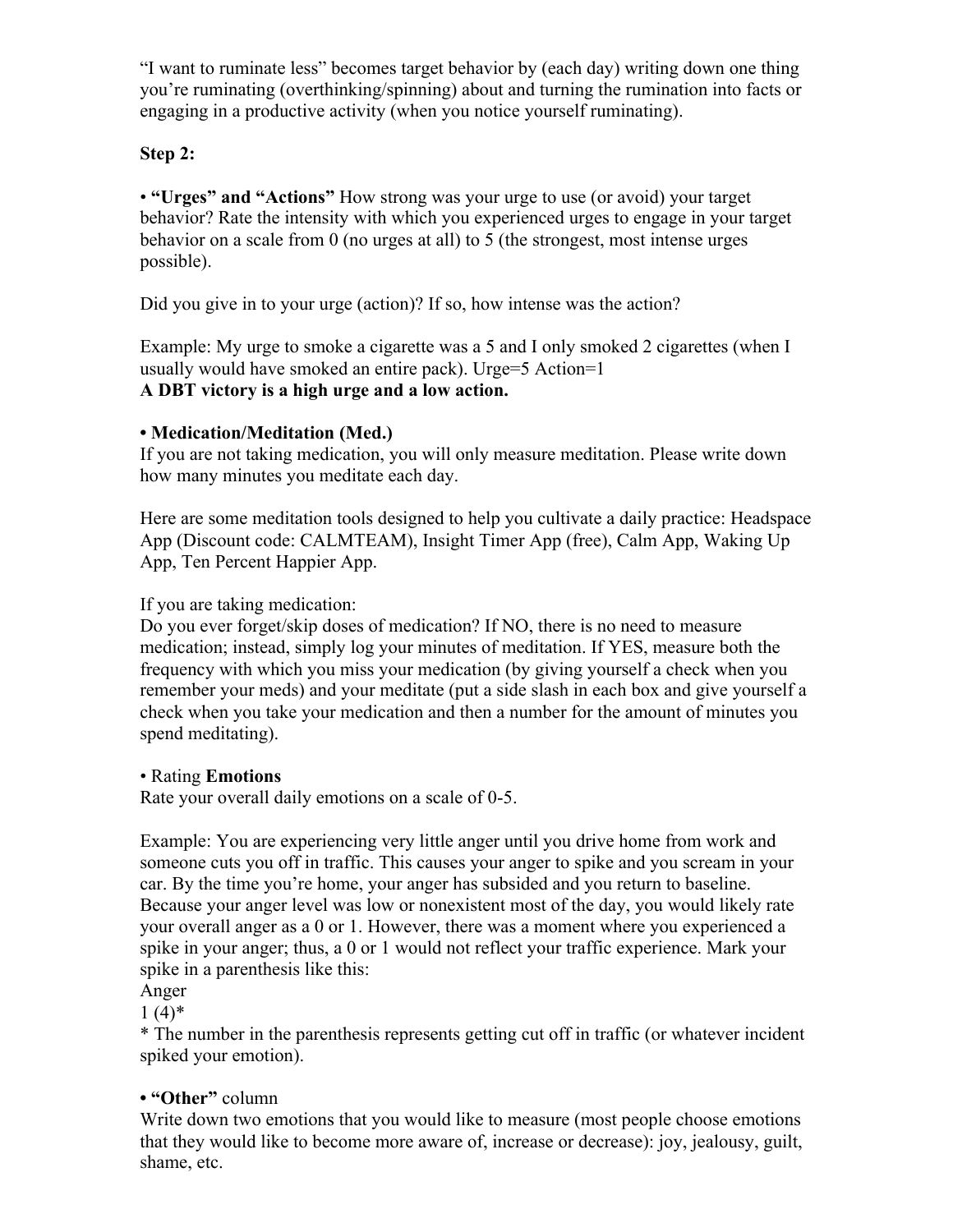**• Used Skills** (0-7 scale)

This assesses how you use and relate to your DBT skills.

Example #1: You wake up feeling depressed and anxious and think, "I should probably use a skill; I'll try distracting with an activity." You go for a 20-minute walk while listening to music; when you return, you're feeling better. This would be a 5. You "tried, could use (the skills)" and they "helped".

Example #2: You wake up feeling depressed and anxious. You think, "I should probably use a skill." Then you think, "Forget it; if DBT were working, I wouldn't feel this bad. I just want to lay here and sulk." You spend the day in bed. This would be a 1. You "thought about" using a skill but didn't because you "didn't want to".

Example #3: You wake up feeling depressed and anxious. It doesn't even occur to you to use a skill. This would be a 0. You did not think about using a skill and did not use a skill.

Example #4: You wake up feeling depressed and anxious. Automatically, you decide to go for a walk. You come back from the walk feeling just as depressed and anxious. This would be a 6. You did not have to think about or try using a skill; you just did it. However, it did not alleviate your suffering.

While the above examples depict skills used in a single instance, the number placed in the skill box represents the overall skill use for the day.

#### **• Reinforcement (R)**

Did you reinforce yourself for a job well done? Example: It was extremely difficult to get yourself out of the house but you went for a 20 minute walk. After the walk you could reinforce skillful behavior by: treating yourself to a cup of tea at the local coffee shop; saying to yourself, "Nice job, it would have been really easy to stay in bed" or "Even" though I was feeling X, I was able to do something positive for myself."

You may also choose to reinforce yourself for success with your target behavior. If, by the end of the week, your action number is a 2 or below, reinforcement could be taking yourself to a movie you've wanted to see, buying yourself flowers, treating yourself to a massage, etc.

#### **Step 3:**

#### **• Daily log:**

**Gratitude practice-** List 3 things you are thankful/grateful for (in the environment, about yourself and/or about others). Do your best to be mindful while doing this rather than rushing through the exercise in a disconnected way. This means taking 30 seconds to a minute (or more) to thoughtfully and "heartfully" reflect on the things for which you are grateful.

Examples: "I am grateful for my health." You might reflect that, in this moment, you are not experiencing any pain and/or you've recovered from the cold you caught recently (ideally allow yourself to feel your lack of physical discomfort). "I am grateful for access to clean drinking water" This could lead to a reflection that, in some third world